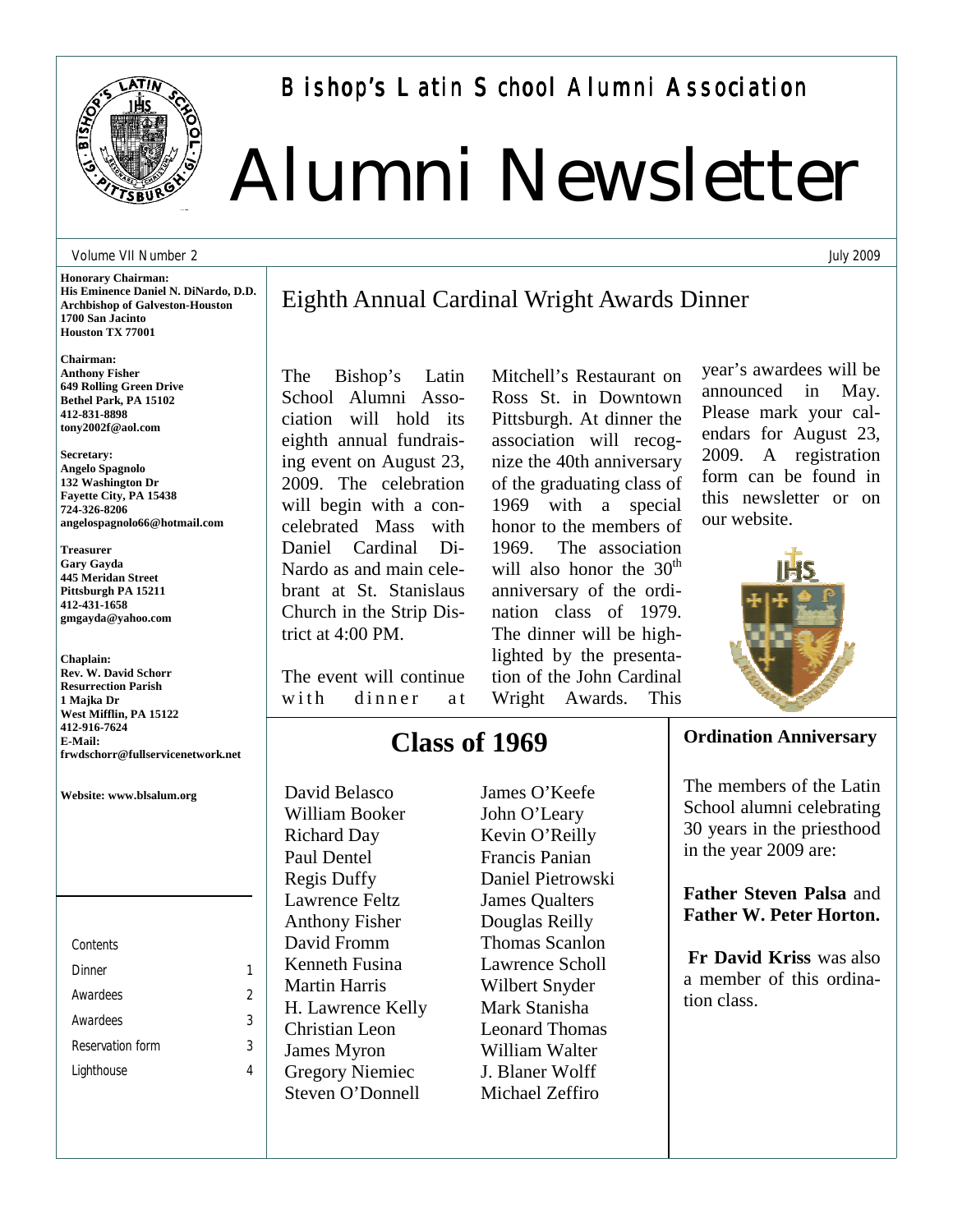#### K. Barry Wentland

Born November 30, 1955 to Norma and Daniel Wentland, I was named Kevin Barry after an Irish patriot but never used the name Kevin. It was always Barry then Wents (with a few special names used by my wonderful, big sister, Karyn). I attended grade school at St. Cyril of Alexandria in Brighton Heights. I started at the Bishop's Latin School in 1969 on Larimer Ave. and graduated with the final class in Southside in 1973. I received a BS in Biology from Allegheny College in 1977. I met my wife Megan at Allegheny and we just celebrated our 30th anniversary.

We have two sons, Conor and Cale. I worked at Mercy Hospi-

In addition to serving his home parish of St. Bonaventure in Glenshaw, Deacon Stephen J. Byers, a member of the BLS Class of 1971, facilitates the Diocese of Pittsburgh's Marriage Preparation Program, which is the primary focus of his diaconate ministry. Since his ordination in June 1999, Steve has interacted with approximately 4,000 engaged couples at 120 of the program's fourweek sessions. In addition, he chairs the Diocesan Natural Family Planning Committee.

Steve's perspective on marriage comes primarily from his lived experience as a husband and father. He and his wife, Anita, tal after college before being accepted to medical school. Megan and eight month old Conor headed to Missouri with me for four years at the Kirksville College of Osteopathic Medicine. Cale was born in Missouri. I received a D.O. degree in 1987. Our family then settled in York, PA for residency in Family Practice followed by private practice in family medicine. I couldn't avoid the Jesuit influence to teach and have enjoyed training Family Practice residents and coaching youth baseball. Two years ago I changed focus to concentrate on Geriatric medicine and now work primarily in nursing homes.

#### **Mrs. Bea Vallone**

"Mater Mea, Saxum Meum" award. was created to annually acknowledge the tremendous contributions that our mothers have in our lives and most especially, in shaping vocations to the priesthood. Mrs. Vallone is the mother of Latin School graduate, Fr. Lou Vallone. "My mother, Betty Vallone is now 85. She was baptized as a Maronite Catholic in the Hill District, attended Epiphany Grade School and worked as a sales clerk at one of Pittsburgh's most famous department stores, Rosenbaum's. She married my Dad, a returning Navy man from the war in June of 1945. She had three children; I am the oldest, my brother Frank, who is a retired millwright is married to Beverly with two grown daughters, Rachel and Leah. My sister, Catherine McNeilly, is a commander of the Pittsburgh Bureau of Police and commands Zone 3.

#### Stephen J. Byers

will celebrate their  $33<sup>rd</sup>$  anniversary in September. For more than 10 years prior to Steve becoming a deacon, they worked together in marriage preparation on the parish level. Their offspring, Chris, 29, and Sara, 26, are young professionals, living on their own but close enough to home for laundry visits or mom's cooking.

A 1975 journalism graduate of Duquesne University, Steve worked as a newspaper reporter and editor in western Pennsylvania and West Virginia for 17 years, including a five-year stint at *The Pittsburgh Press* before its demise in 1992. Following eight years at Technology Publishing Company on the South Side, he joined the staff of the University of Pittsburgh, where he is now director of the Office of Academic Affairs for the Health Sciences.

Steve has participated on the BLS Alumni Association Board in recent years, and, although he's ashamed to admit that he has long forgotten more Latin and Greek than he ever learned in high school, for some reason, he can still conjugate the Latin verb "to be" (*sum, es, est*…), thanks to the relentless freshman-year drilling of Fr. Richard Colgan, SJ.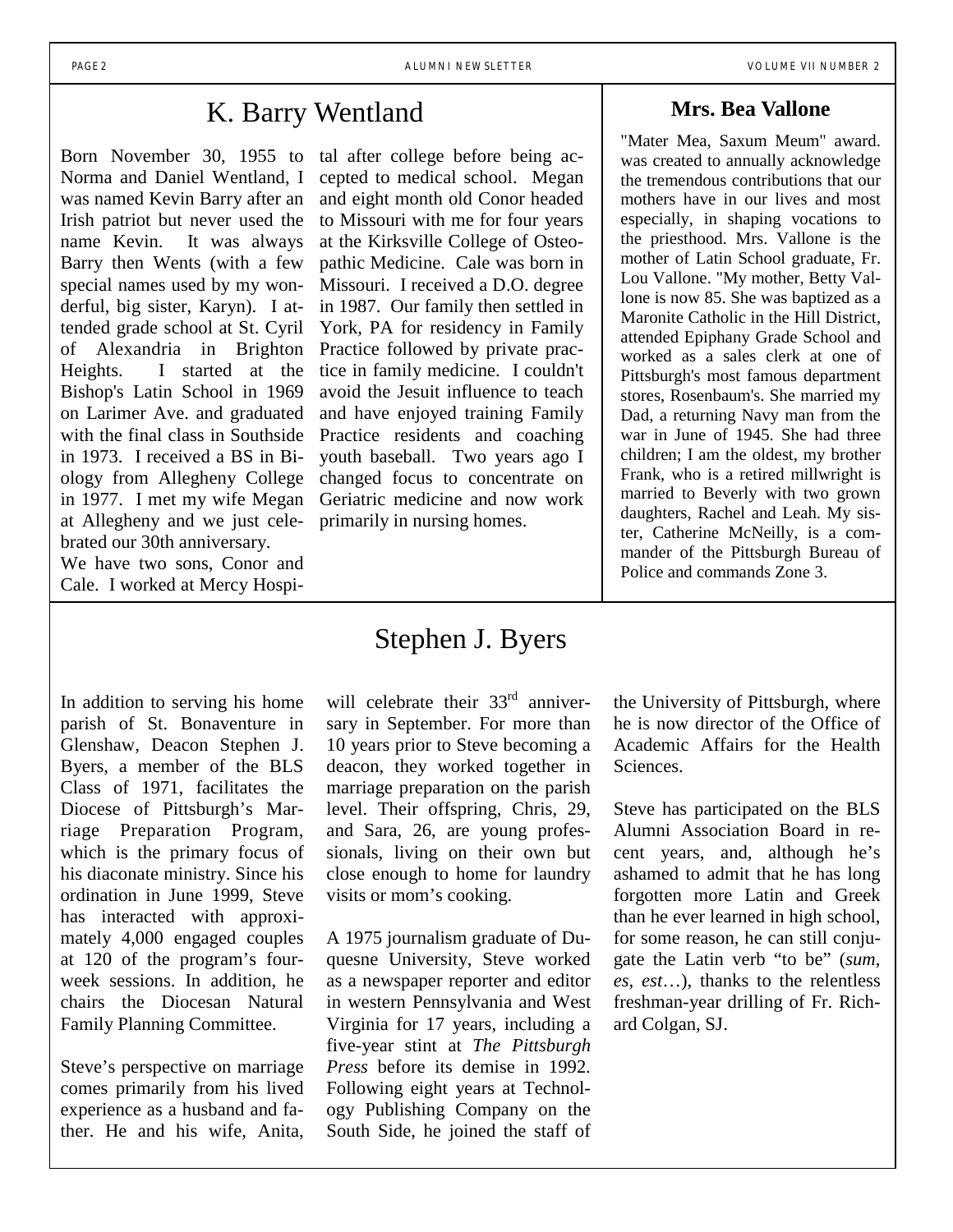Mike Clark is a 1985 graduate of St. John's University in New York. Before coming to Pittsburgh, he worked for WLIG-TV in Long Island, N.Y., EVU-TV in Fort Myers, Fla., WMTW-TV in Portland, Maine, and WSYX-TV in Columbus, Ohio.

Clark is married with four children and serves as an assistant coach for their soccer, baseball and basketball teams.

His work as a news anchor, reporter and writer has been recognized for its excellence by numerous organizations, including the Emmys, the Golden Quill, National Headliner's Award, and the Associated Press.

Clark is proud to have anchored several Emmy Award-winning newscasts for Channel 4 Action News, including two that captured "Best Newscast." He has also been cited for his distinguished coverage of the life and the death of Pope John Paul II. Mike field anchored WTAE-TV's live coverage from Rome, Italy of Pope John Paul II's funeral in 2005. He anchored our live reports of Pope John Paul II's visits to St. Louis in 1999, and to New York and Baltimore in 1995. When Pope Benedict XVI made his historic

### Mike Clark

first visit to Washington D-C, Mike again field anchored our coverage from the White House and other locations in out nation's capital.Mike field anchored several major sports-related events, including the implosion of Three Rivers Stadium, Major League Baseball's All-Star Game at P-N-C Park, and Channel 4's live coverage from Detroit in 2006, during the week-long run up to Super Bowl 40, when the Steelers won their 5th Super Bowl.

Mike received the Archbishop Donald W. Wuerl Flame of Hope Award at the 2009 Caritas Awards from Catholic

Charities.

Clark received the Bill Burns Award for Excellence in Journalism at the 33rd Art Rooney Awards in 2006, and was awarded an Honorary Doctorate from LaRoche College in 2004. In 2003, he received an Outstanding Achievement Award from the New York Institute of Technology for his 20 years reporting and anchoring the news. And he received the 2002 Humanitarian of the Year Award from the Fraternal Socities of Greater Pittsburgh. Clark also received a Cardinal Fulton Sheen Television Award

in New York City for his series of reports on the Chimbote Mission in Peru in 2000.

He is a member of Catholic Charities' Executive Board of Directors, and is a board member emeritus at the DePaul School for Hearing and Speech. Mike is a member of The Chimbote Foundation, and the Forest Hills/Churchill Baseball Association. He has volunteered his time for the Make-a-Wish Foundation, Genesis of Pittsburgh, The Western PA School for the Deaf, UPMC McKeesport Hospital Foundation, the ALS Association, the Greater Pittsburgh YMCA, the Arthritis Foundation, the Greater Pittsburgh

Literacy Council, the Salvation Army/ Project Bundle-Up, St. Vincent DePaul Society, Allegheny County's Senior Companion Program, the Sisters of Divine Providence, the Sisters of Saint Basil and the Sisters of Saint Francis. During the school year, you can find him reading to students throughout western Pennsylvania and delivering motivational speeches. Mike serves an an Adjunct Professor of Journalism at Duquesne University and served as an instructor for LaRoche College's Challenge.

## **DINNER RESERVATION FORM**

| YES, PLEASE ORDER ______TICKETS @ \$60 FOR THE DINNER \$                 |
|--------------------------------------------------------------------------|
| PLEASE ACCEPT MY ADDITIONAL DONATION \$                                  |
| TO AID IN THE WORK THE BLS ALUMNI ASSOCIATION.S                          |
| SUPPORT OF VOCATIONS IN THE DIOCESE                                      |
| SORRY, I CANNOT ATTEND, BUT PLEASE ACCEPT MY CONTRIBUTION FOR THE ALUMNI |
| ASSOCIATION \$                                                           |
| TOTAL AMOUNT ENCLOSED:                                                   |
| Make checks payable to .Bishop's Latin School Alumni Association.        |
| NAME:                                                                    |
|                                                                          |
|                                                                          |
|                                                                          |
|                                                                          |

**MAIL TO: BLS ALUMNI ASSOCIATION 403 GRANDVIEW AVE. PITTSBURGH, PA 15211**